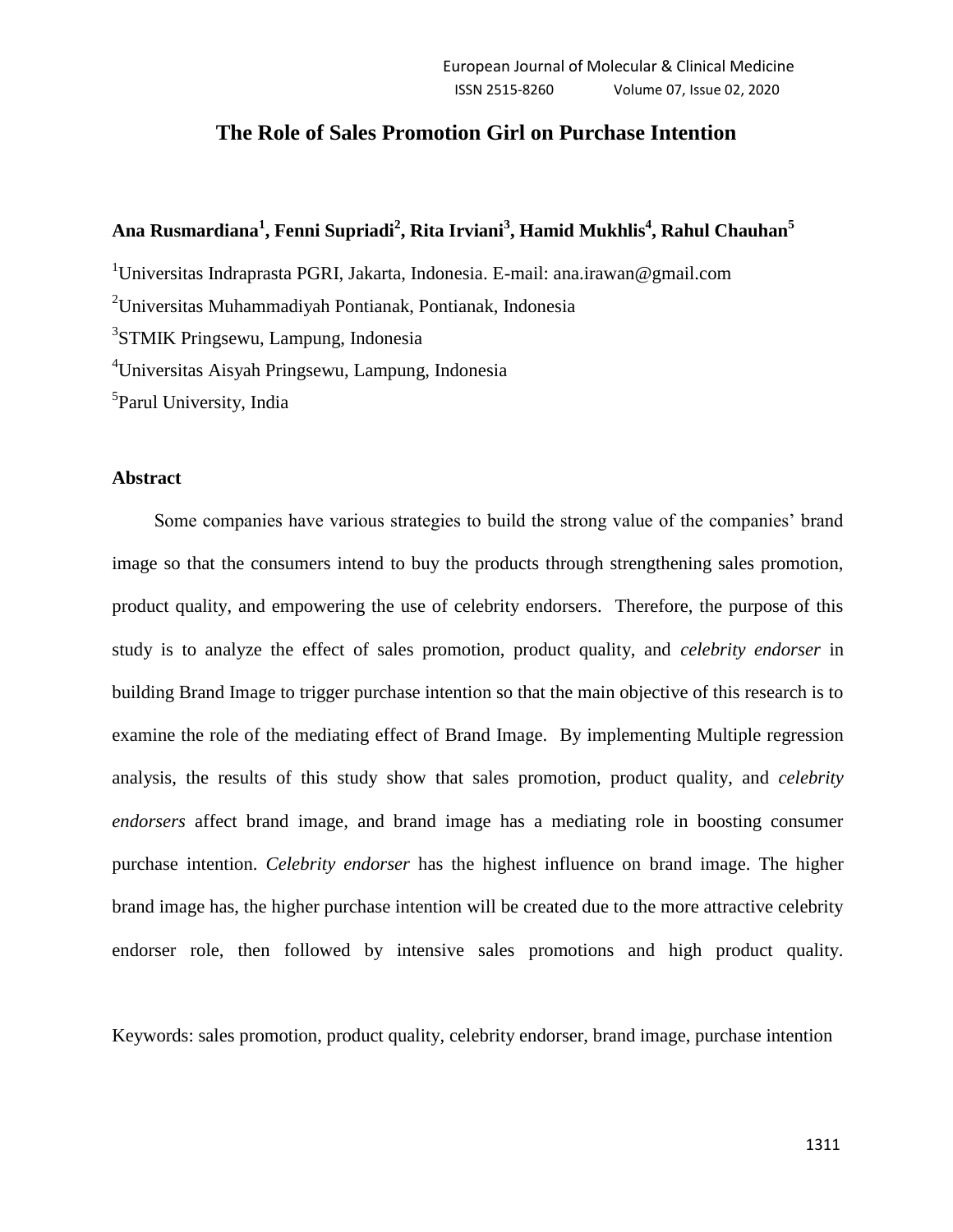# **1. Introduction**

Advertising is one of the media used to make the brand image of a product to be known by the wider community. Using a brand image will make a good impression that a company wants to give to the public or its audience to generate a positive public opinion [1]. To support an advertisement delivery, a supporting role is used, namely endorsers in an advertisement. The use of celebrity endorsers must go through several considerations, including the level of celebrity popularity with the issue of whether the chosen celebrity can represent the character of the product being advertised. Therefore, this research objective is to analyze the effect of sales promotion, product quality, and celebrity endorser on purchase intention, and to examine the mediating role of brand image in the effect of sales promotion, product quality, and celebrity endorser on purchase intention [2].

Advantage is a thing have by a firm including brand name, while ability is an exertion of the association in showing improvement over existing contenders including promoting publicizing or in any event, fabricating [3]. The brand value itself is known as a lot of brand properties and liabilities that is identified with a brand, the name, and image that includes or take away from the genuine worth given by an item or administration. Brand value offers a figure that could decipher the showcasing methodologies and decide how a brand worth can be misused to profit the association. The components of brand value states that a key marking that has a high consistency would almost certainly prompt a solid brand value [4].

Brand is applicable to administrations, and its advancement is key particularly for separating item. There are 4 (four) pointers for brand resources (value, for example, helped brand mindfulness, unconstrained brand mindfulness, evoked set or thought set, and utilization of the brand [5].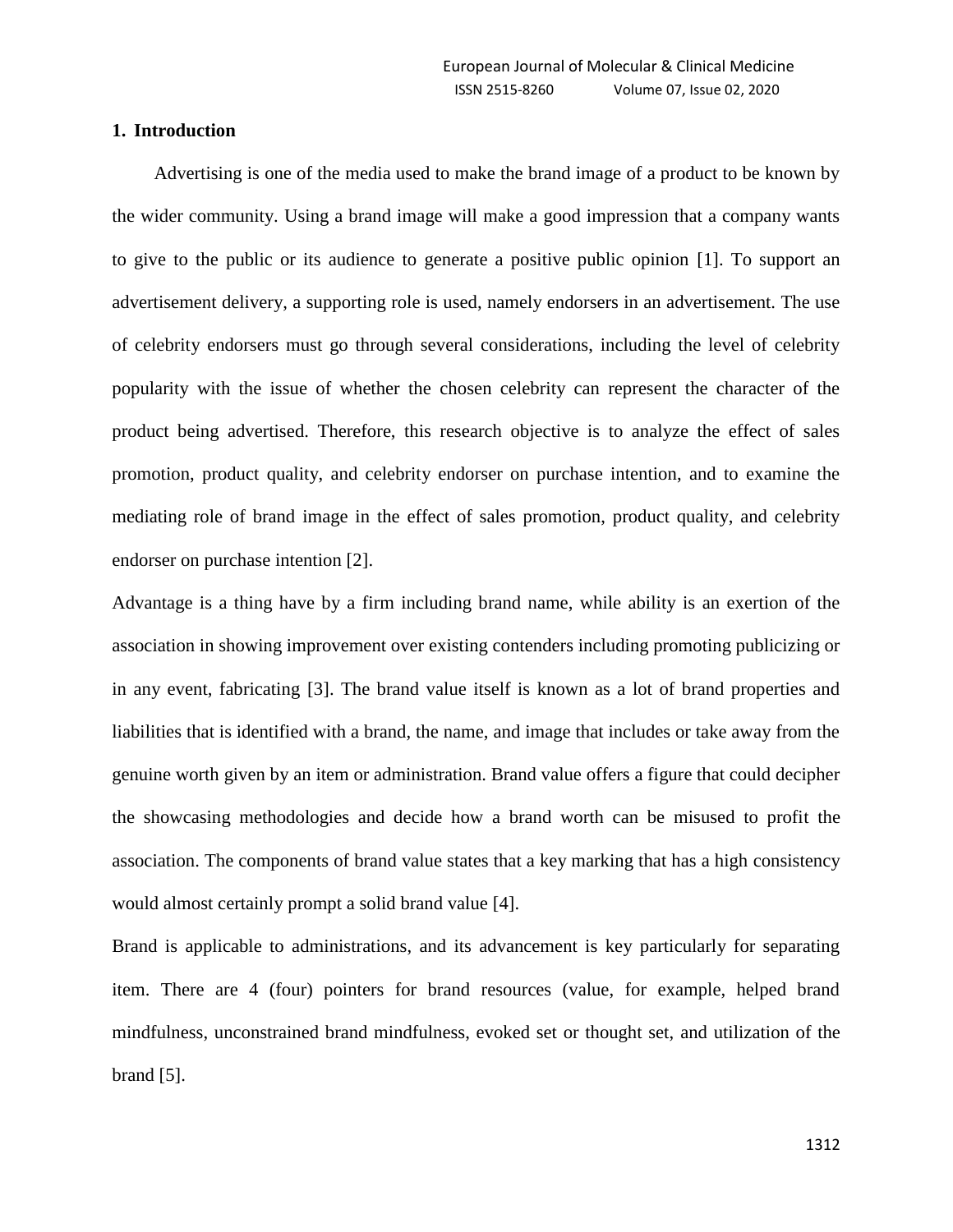Showcasing correspondences is an association endeavor to illuminate, convince, and reminding shoppers (direct-by implication) about what is sold. Advertisers need to comprehend the choices of showcasing correspondences program that would move in the direction of organization's objective. Moreover, the combination of Marketing Communication is introduced to give a reliable message on the advancement blend accessible [6]. The initial step of IMC strategy will be begun by the organization, where for example deals, direct promoting, publicizing, activities are to synergize the objectives so the message planned could be effortlessly comprehended by customers. The subsequent methodology is rethinking interchanges with client driven need. The third is to apply the data of buyer conduct, perspectives, and so forth that could transform into client information data [7]. With an extraordinary media changes through the previous years, the old media has lost its control on customers because of the ascending of new media. Advanced media gives another degree of cooperation and own a nature of customized understanding. The new advanced media gives the clients an independency as they are empowered to choose the substance needed. The media business consistently ready to shape the development of promoting and both are interwoven [8]. Shoppers are in charge and have more alternatives in picking which media to see. In this manner, so as to convey adequately, advertisers need to follow where customers go.

# **2. Literature Review and Hypothesis**

Promotion is an approach taken by advertisers to increase motivation, opportunities, and the ability of consumers to process messages in a promotion. Moreover, the main function of sales promotion is to stimulate the buying behavior of a product or service. Sales promotions are very flexible which can be used both reactively to quickly respond to competitors' activities and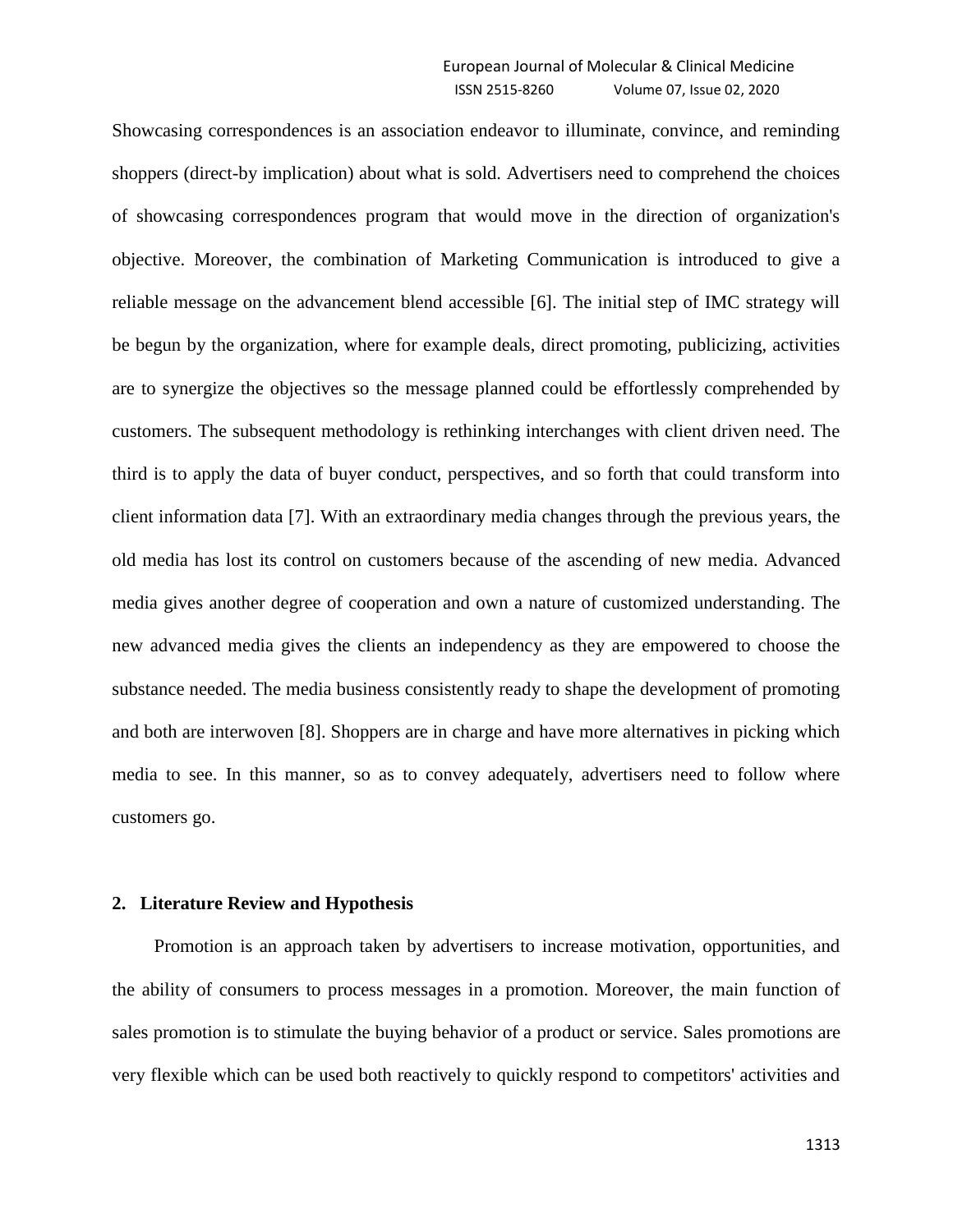proactively according to plans to integrate other marketing communication activities. Sales promotion can be said to be successful and great if it is innovative, creative, unique, and convincing [9]. Besides, sales promotion must be relevant, related, and support brand image. Sales promotion must be developed so that consumers can understand and can visualize themselves. Therefore, the following hypothesis can be put forward:

# **H1: Sales Promotion Girl has a direct significant effect on Purchase Intention**

Product Quality is everything that can be offered to the market to attract attention, acquisition, use, or consumption that can satisfy a desire or need. Product quality is a comprehensive evaluation of customers or consumers of the good performance of goods and services. The company will never create a strong brand without being driven by elements that distinguish the company from competitors, one of which is the quality element [10]. Therefore, consumers equate brands with certain quality standards. When choosing a brand, consumers put their hopes that the brand they choose is the most appropriate and highest brand image value. Thus, the hypothesis can be put forward are as follows:

# **H2: Product Quality has a direct significant effect on Purchase Intention**

The celebrity endorser is a character known to the public in the fields and different that can influence because of his achievements. Celebrity is a figure widely known to the public and can come from various circles, both artists, athletes, officials, community leaders, and others. Advertising executives demand the celebrity's image, values, and behavior following the brand's impression or image [11]. The attractive celebrity endorsers will produce *a brand image* that is different from its competitors. Therefore, the hypotheses that can be proposed are as follows: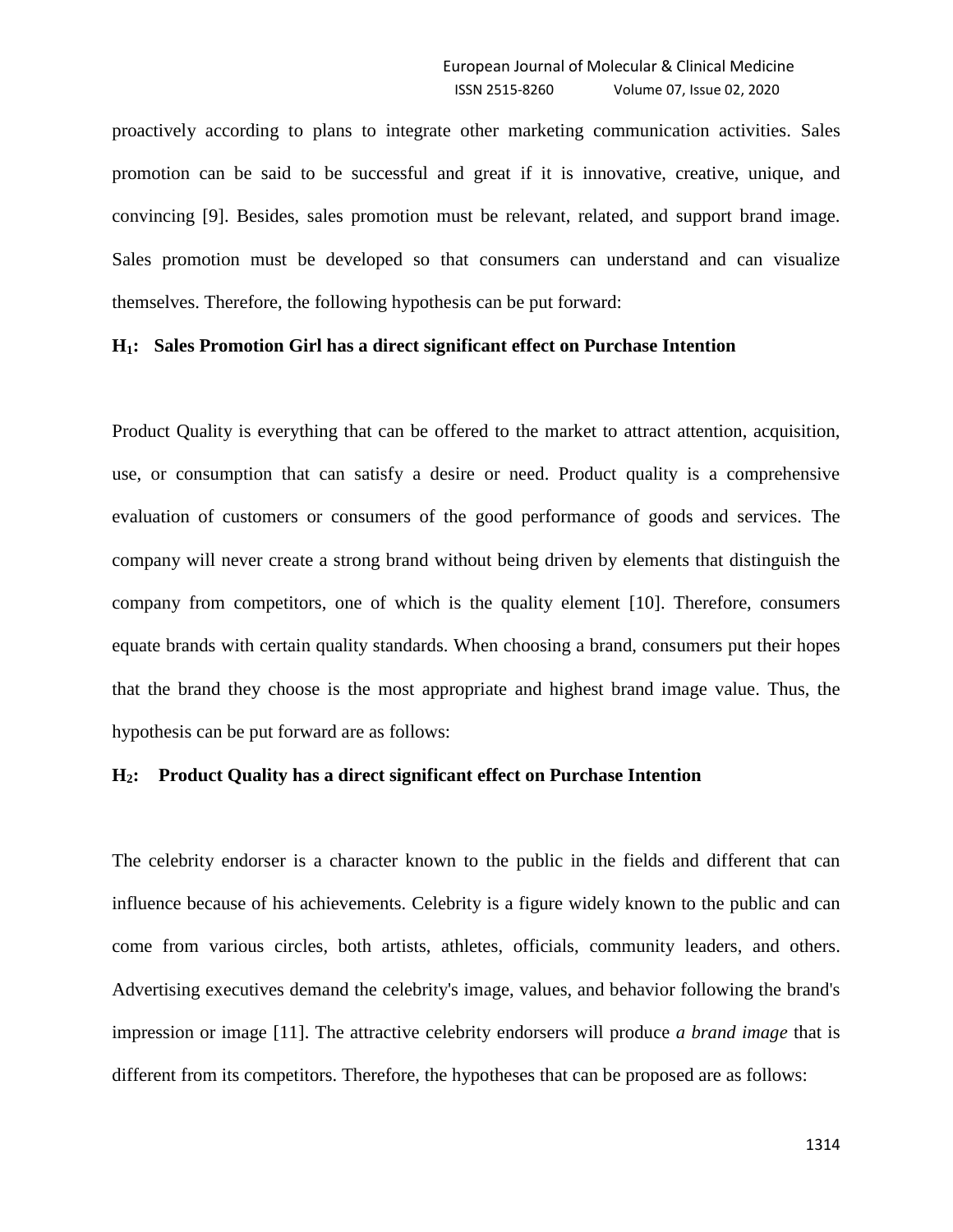# **H3: Celebrity endorser has a significant direct effect on Purchase Intention**

Sales promotion is all things or activities aimed to increase the flow of services or goods from the company to reach its final buyer. Sales promotion has a positive effect on purchase intentions. If there is an increase in sales promotions, purchase intentions will also increase [12]. The impact of the sales promotion can be felt directly by the buyer or consumer so it will increase the consumer's purchase intention toward the products. Therefore, the hypothesis can be put forward are as follows:

# **H4: Sales Promotion has a significant effect on purchase intention**

The item quality decides how much shoppers to purchase the item. Purchaser purchasing expectation is something that emerges in the wake of accepting an improvement from the item he sees, from that point emerges an intrigue or want to attempt the item until it at long last emerges aim to purchase to have it [13]. The degree of purchaser purchasing goal towards item quality will mirror the degree of the organization prevailing in its showcasing of the items. An item or administration will fizzle in the event that it can't give fulfillment to shoppers. Nonetheless, endeavors to excite purchaser purchasing goal are exceptionally troublesome in light of the fact that the opposition is so extraordinary and changes in the social condition that can influence buyer conduct and higher monetary development rates [14]. Therefore, the hypothesis can be put forward are as follows:

#### **H5: Product Quality has a significant effect on purchase intention**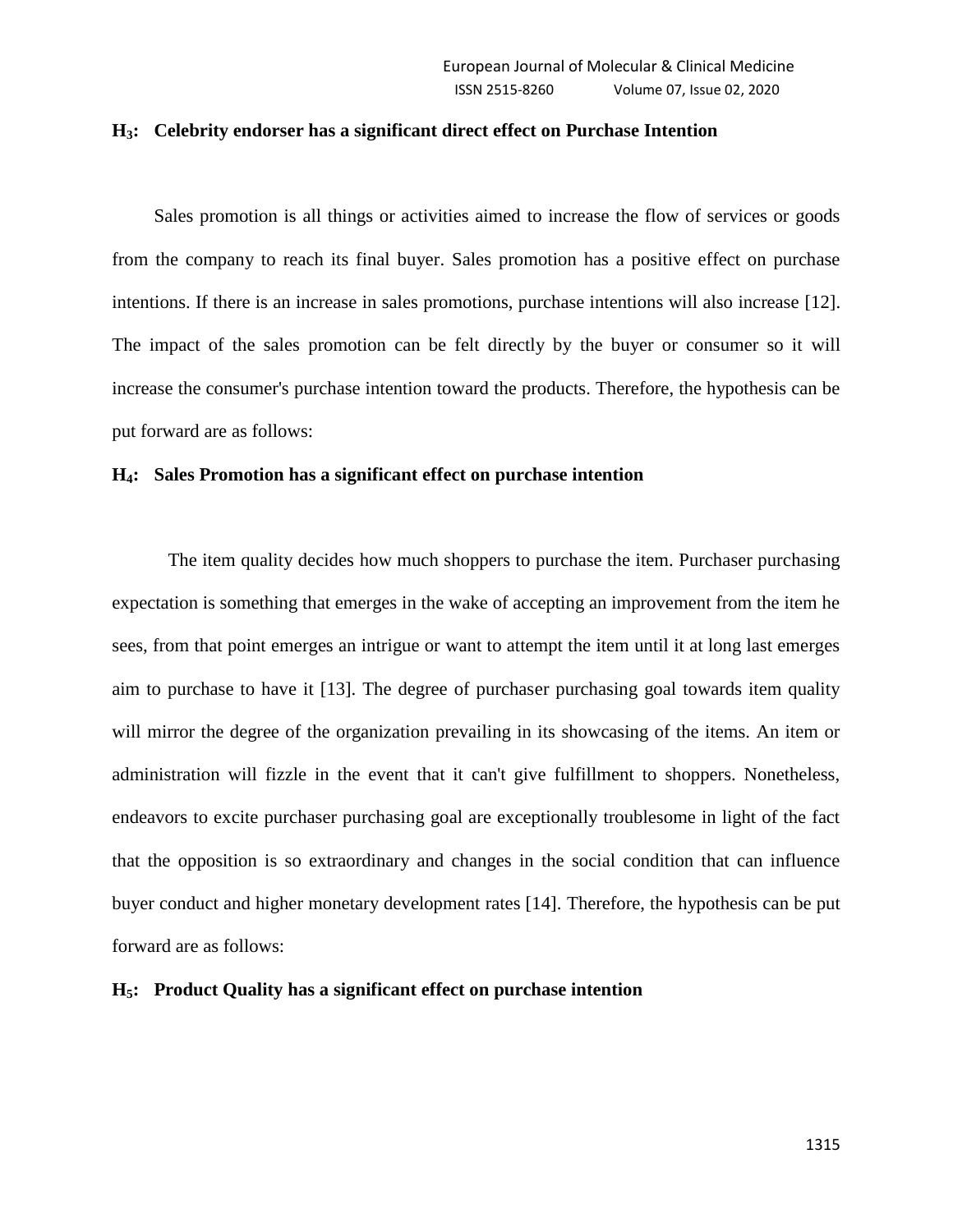Celebrity endorsers and purchase intentions have a positive and significant relationship. A positive relationship can be interpreted as an increase in a significant effect in celebrity endorsers that can significantly increase consumer purchase intention. The more positive values of *public figures* who become advertising stars, the greater the opportunity to attract consumer purchase intention [15]. The significant effect means that the measurements of celebrity endorser*s* support the *purchase intention* of consumers. Therefore, the hypotheses that can be put forward are as follows:

# **H6: Celebrity endorser has a significant direct effect on consumer purchase intentions**

One of the determinant variables to buy the brand of the items is a solid brand picture esteem. Purchasers incline toward items with mainstream brands contrasted with common merchandise and ventures available, this is on the grounds that brands can give clear decisions, enthusiastic bonds that exist in customers, keeping away from buyers from disarray, and a feeling that all is well with the world when utilizing [16]. Through brand picture esteem, purchasers feel there is something they can trust. What's more, image picture can forestall item traps in light of the fact that the brand picture offers a distinction, so buyers will have the accommodation of picking through the nearness of a solid brand picture esteem. Therefore, the hypothesis can be put forward are as follows:

## **H7: Brand image has a significant effect on purchase intention**

Sales promotion is one way for a marketer to market their products. Sales promotion is a core ingredient in marketing campaigns, consisting of a collection of incentive tools, mostly short-term, designed to stimulate faster or greater purchases of certain products or services by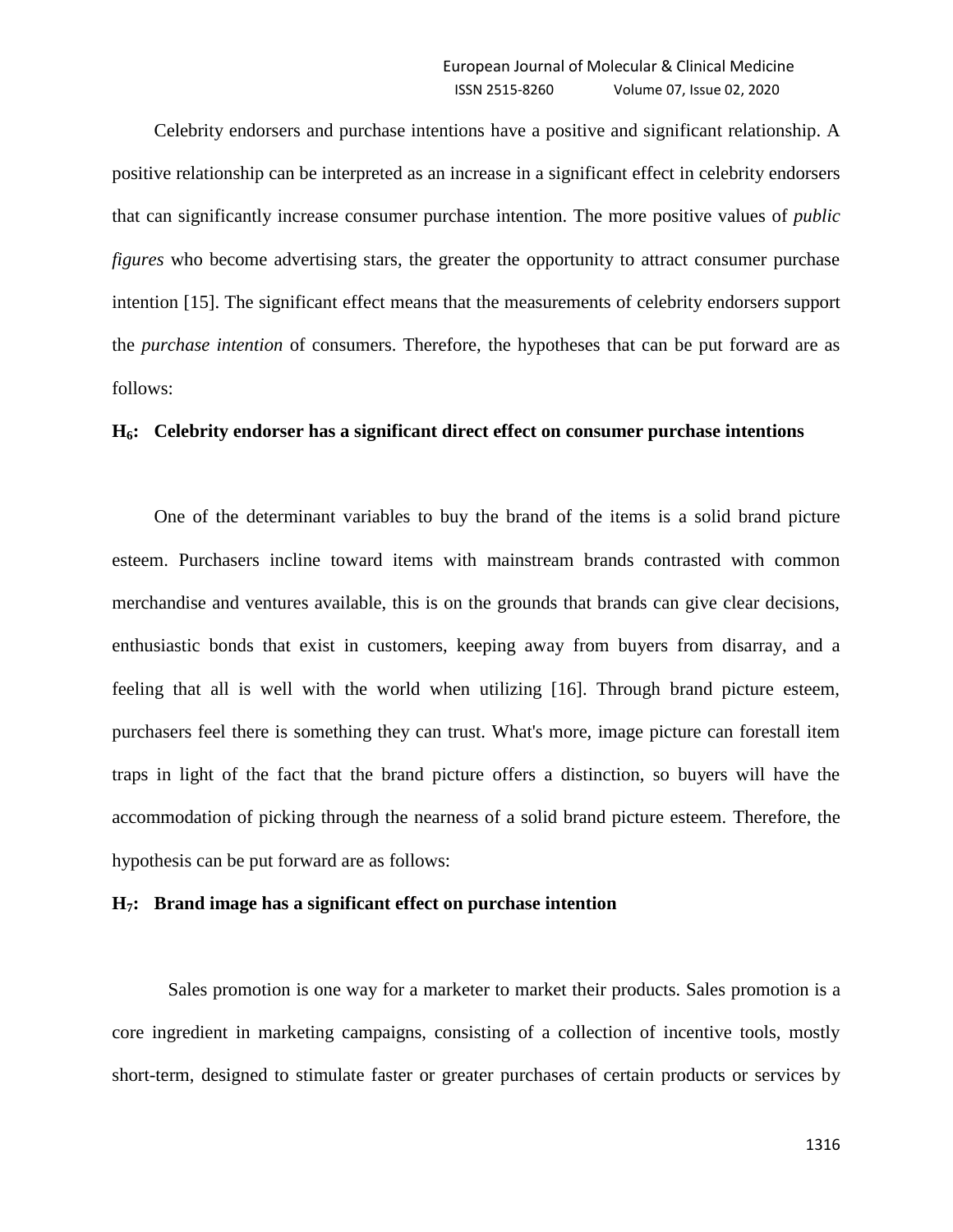consumers or traders. Individual sales promotions, advertisements, and sales promotions are things that can influence one's buying intention [17]. While the brand image can trigger consumers to buy the products. This implies that brand image can play a mediating role in the effect of sales promotion on purchase intention. Therefore, the hypotheses that can be proposed are as follows:

# **H8: Brand image has a mediating role in the effect of sales promotion on purchase intention**

In essence, a person buys goods or services to satisfy a need or desire, not only physically, but also rather the benefits arising from the goods or services purchased. Therefore, the marketers are required to always be creative, dynamic, and broad-minded in offering and delivering the high quality of the products. Marketers who do not pay attention to the quality of the products offered will bear consumer disloyalty so that the sales of their products will tend to decrease. If a product is made following the dimensions of quality, even strengthened by the price offered, it will affect consumer intention in buying the products. Consumers have a positive relationship between price and product quality, then they will compare one product to another and decide so that there is a buying intention toward the products, and also event, the products have a strong brand image value [18]. Thus, the stronger brand image value has, the higher potential consumer will intent to buy the products due to the high-quality offering. Therefore, based on the above discussion the hypotheses that can be put forward are as follows:

**H9: Brand Image has a mediating role in the effect of product quality on purchase intention**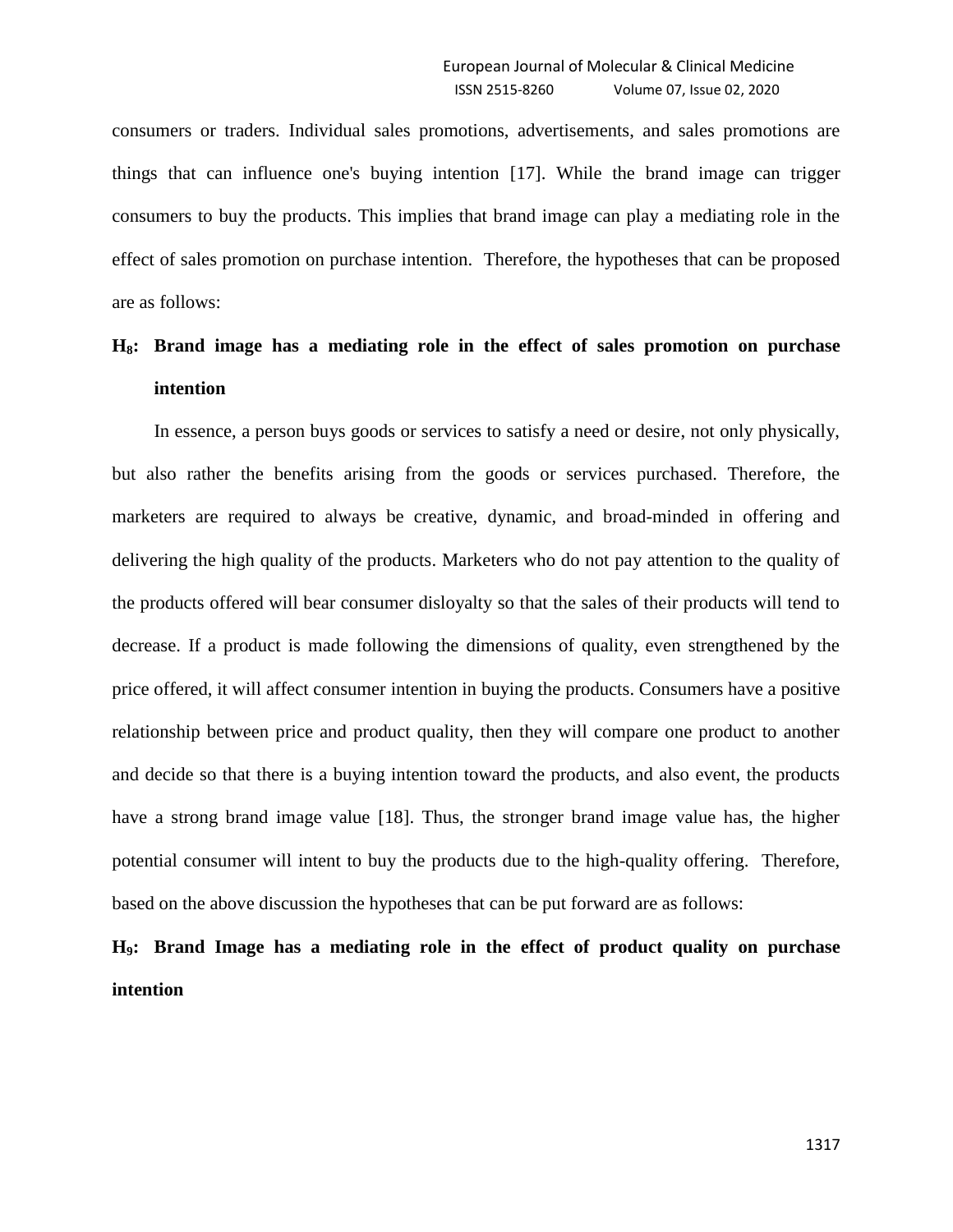No matter whether the appeal or attractive endorser is high, medium, or low, the high attractive *endorser* can result in higher purchase intentions than low attractive endorsers with product compatibility. Moreover, the buying intentions produced by high-attractive endorsers will be higher than those produced by low attractive endorsers, events, the product has a strong brand image value [19]. It implies that the brand image can play a mediating role. Therefore, the hypothesis can be put forward are as follows:

**H10: Brand Image has a mediating effect on the effect of celebrity endorser on purchase intention**

All ten hypotheses above can be drawn in Figure 1 below.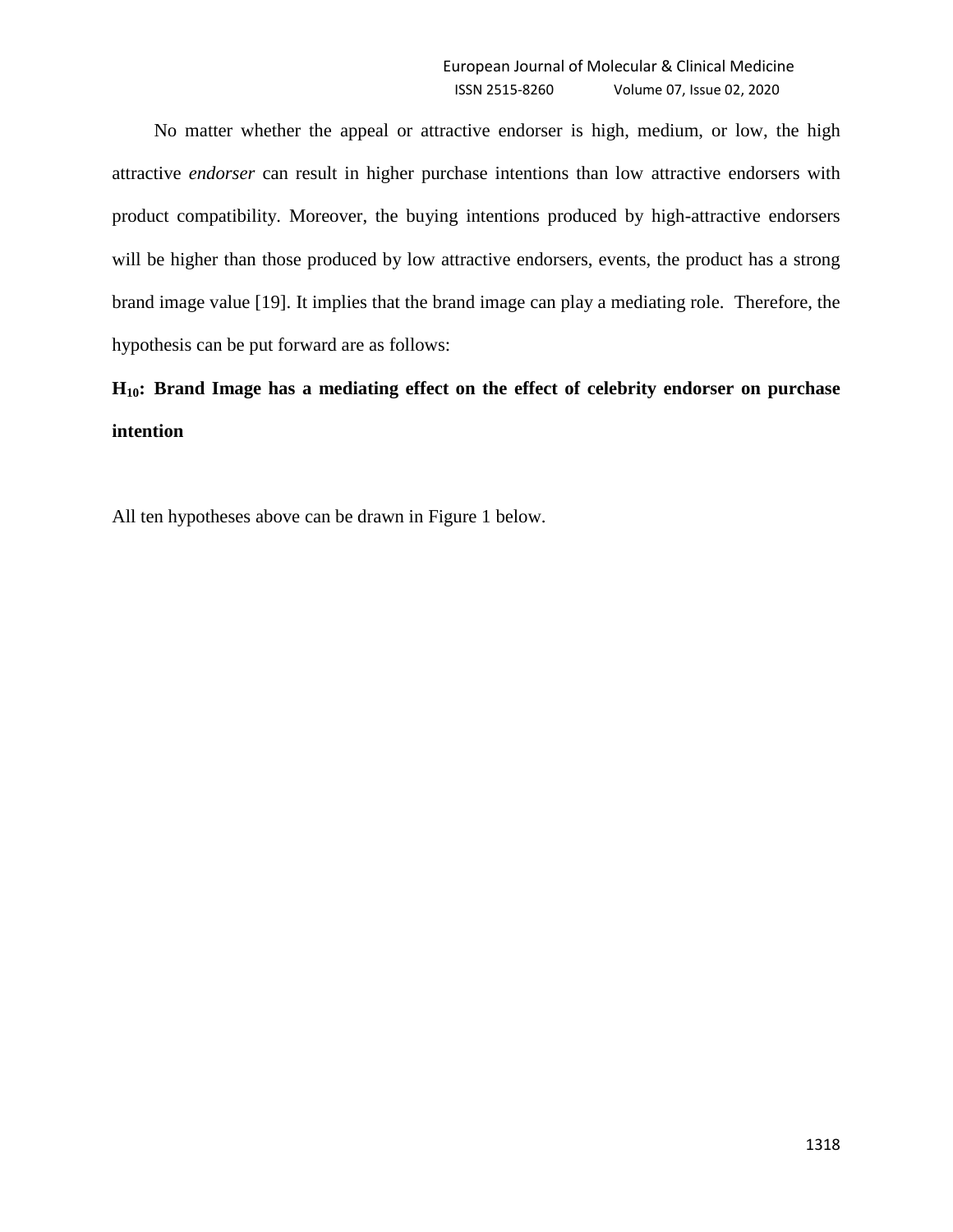

**Figure 1. Research Framework**

# **3. Results and Discussion**

In this study, the highest respondent characteristic data was based on gender characteristics, namely the female gender of 190 respondents (95%) because of the tendency of cosmetics to sell more female cosmetics. The highest number of respondents for ages  $20 -  $30$  years was 90$ respondents (39%) because that age followed *trends* the latest beauty in meeting their needs. As for the highest number of respondents with educational characteristics namely the last education of Bachelor's Degree as many as 77 respondents (38.5%) because the mindset of the last education of Bachelor Degree was more concerned with *trends*. While the highest number of respondents by job type was housewives with 91 respondents (45.5%).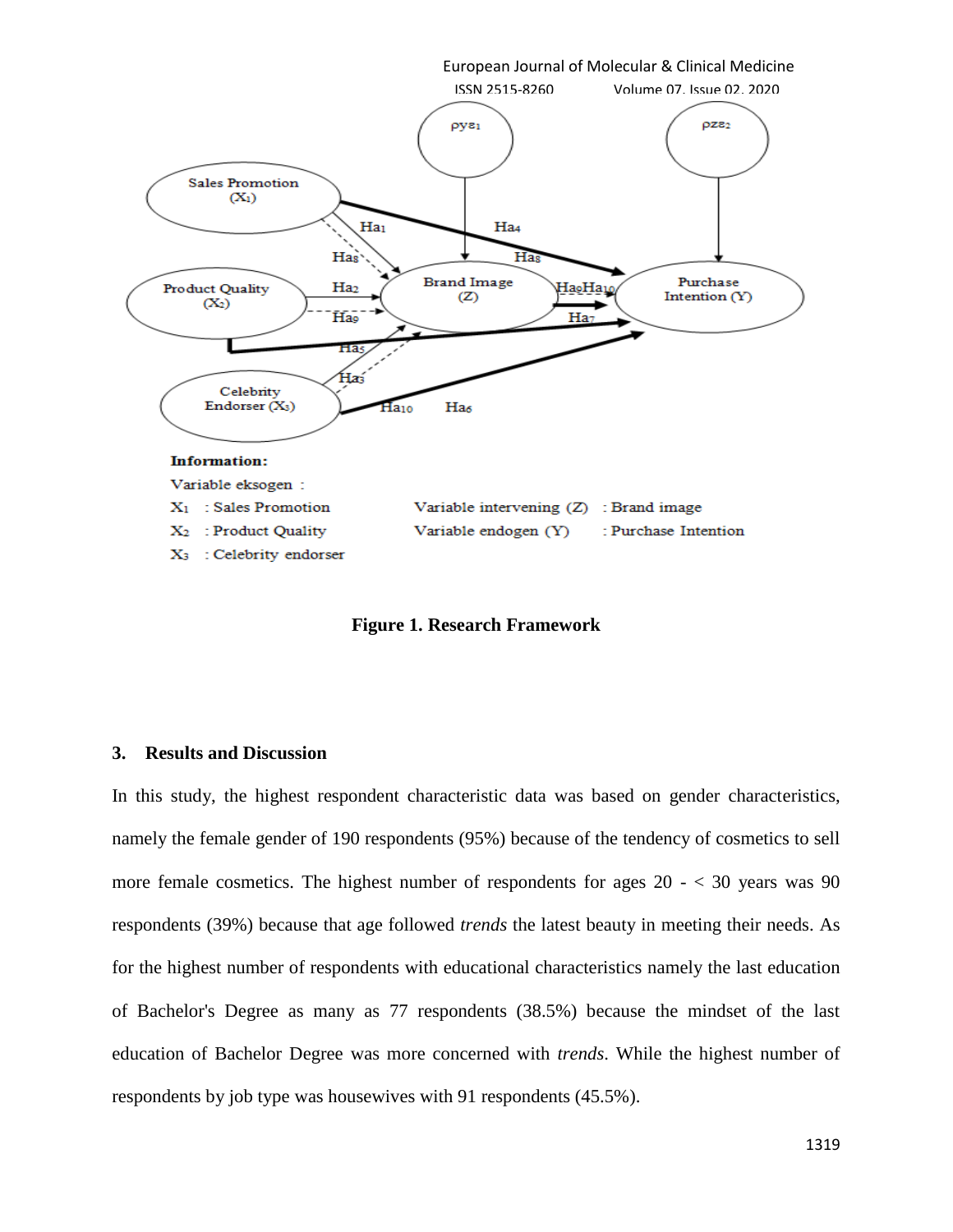Regression result shows that Sales Promotion, Product Quality, and Celebrity Endorser significantly influence Brand Image. Whereas based on the regression results in shows that Sales Promotion, Product Quality, Celebrity Endorser, and Brand Image significantly influence consumer purchase intention. Based on the results of the Sobel Test, Brand Image plays a mediating role in sales promotion, product quality, and celebrity endorser effects on purchase intention.

The effect of sales promotion on *brand image* has the highest significant effect than others (product quality and celebrity endorser), as the estimated value of 49.3%. This shows that 49.3% of *brand image*, is determined by sales promotion. Sales promotion can contribute to brand image building [20]. Also, this result supports the research results, finding that online sales promotion has a significant effect on brand image.

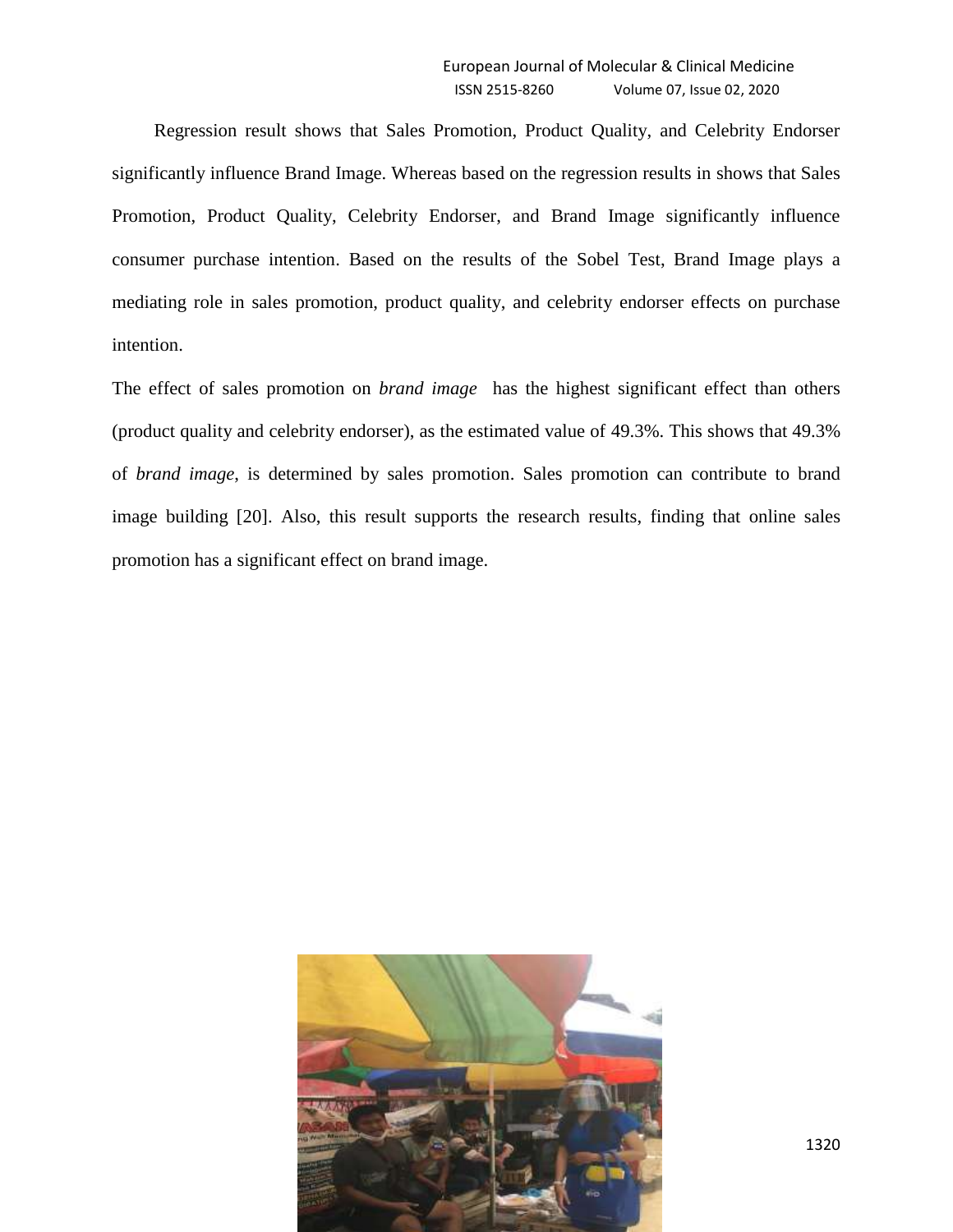# Figure 1. Sales Promotion Girl at the Fish Market

The effect of product quality on *brand image* is in the second rank effect, the estimated value of the effect amounted to 22.10%. This shows that 22.10*%* of brand image value building *is* determined by product quality. Product Quality has a significant direct effect on Brand Image.

The influence of *celebrity endorsers* on *brand image* shows the lower estimated value by 17.00%. It means that 17% of brand image is determined by celebrity endorsers. Celebrity Endorser is one of the most popular tools of advertising and becomes a trend, and also is perceived as a winning formula to build a strong brand image value. It is easy to choose a celebrity but it is tough to establish a strong association between the product and the endorser. The celebrity endorser has a significant effect on brand image. So, to introduce a product to the public company, you can use celebrity endorsers as a tool to strengthen Brand image value. But the company must also consider the credibility of a celebrity endorser who must have good credibility so the consumers will make a purchase intention decision without doubtful.

If sales promotion, product quality, celebrity endorser, and brand image are regressed based on multiple regression analysis, the highest estimated value effect comes from the product quality effect amounted to 31.40%, then followed by Brand Image (28.60%), Celebrity Endorser (26.30%), Sales Promotion (20.20%) effect on purchase intention. This means that product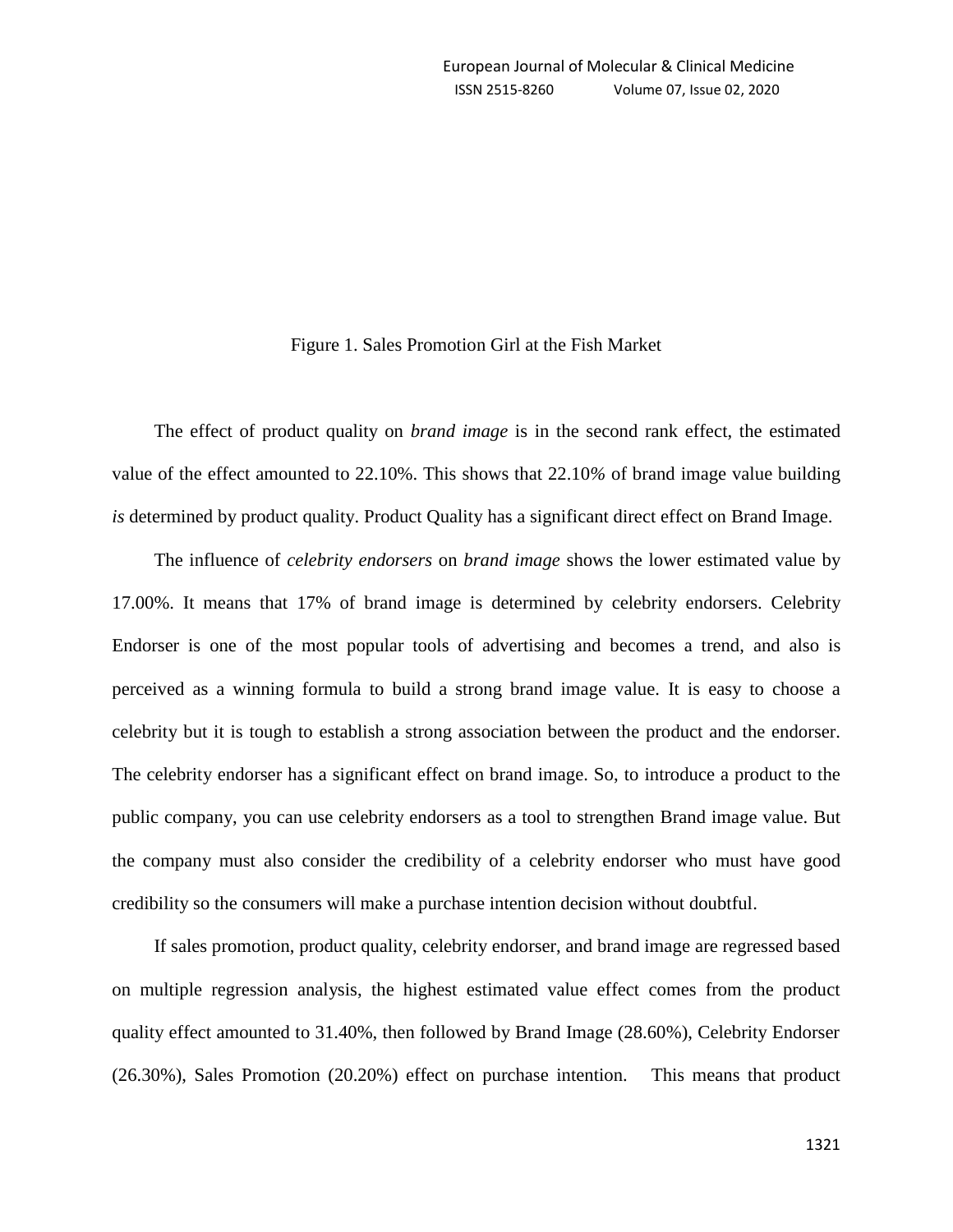quality is the main effect to trigger consumer purchase intention, even though Sales Promotion has the highest effect on Brand Image building. Product Quality is the main factor to determine the products purchased, which also is trigged by Sales Promotion. It can be concluded the consumers are willing to buy the products due to the high quality of the products and supported by the strong brand image, attractive credible celebrity endorser, and intensive sales promotion.

The influence of the celebrity endorser on consumer purchase supports the opinion of who stated that to create a positive brand image and to affect consumer purchase intention, the company should keep implementing the celebrity endorser attributes in consumers' minds. Also, the influence of brand image on consumer purchase intention supports the opinion, stating that brand image positively affects consumer purchase intention.

The most important result is that brand image plays a mediating role based on the Sobel test. Because all the effect of independent variables (Sales Promotion, Product Quality, and Celebrity Endorser) on a mediator variable (Brand Image), and the mediator variable effect (Brand Image) on the dependent variable (Purchase Intention) has a significant effect, the mediating effect of Brand Image plays a partial mediation.

# **Conclusion**

Sales promotion is the main tool to build Strong Brand Image, besides Celebrity Endorser and the product quality that will have an impact on consumer purchase intentions. However, to trigger the purchase intention of the consumers, product quality is the most important strategy of the company and then followed by Brand Equity, Celebrity Endorser, and Sales Promotion. If seen from the mediating role of Brand Image, Brand Image plays an important role in intervening in the effect of sales promotion, product quality, and celebrity endorser on Purchase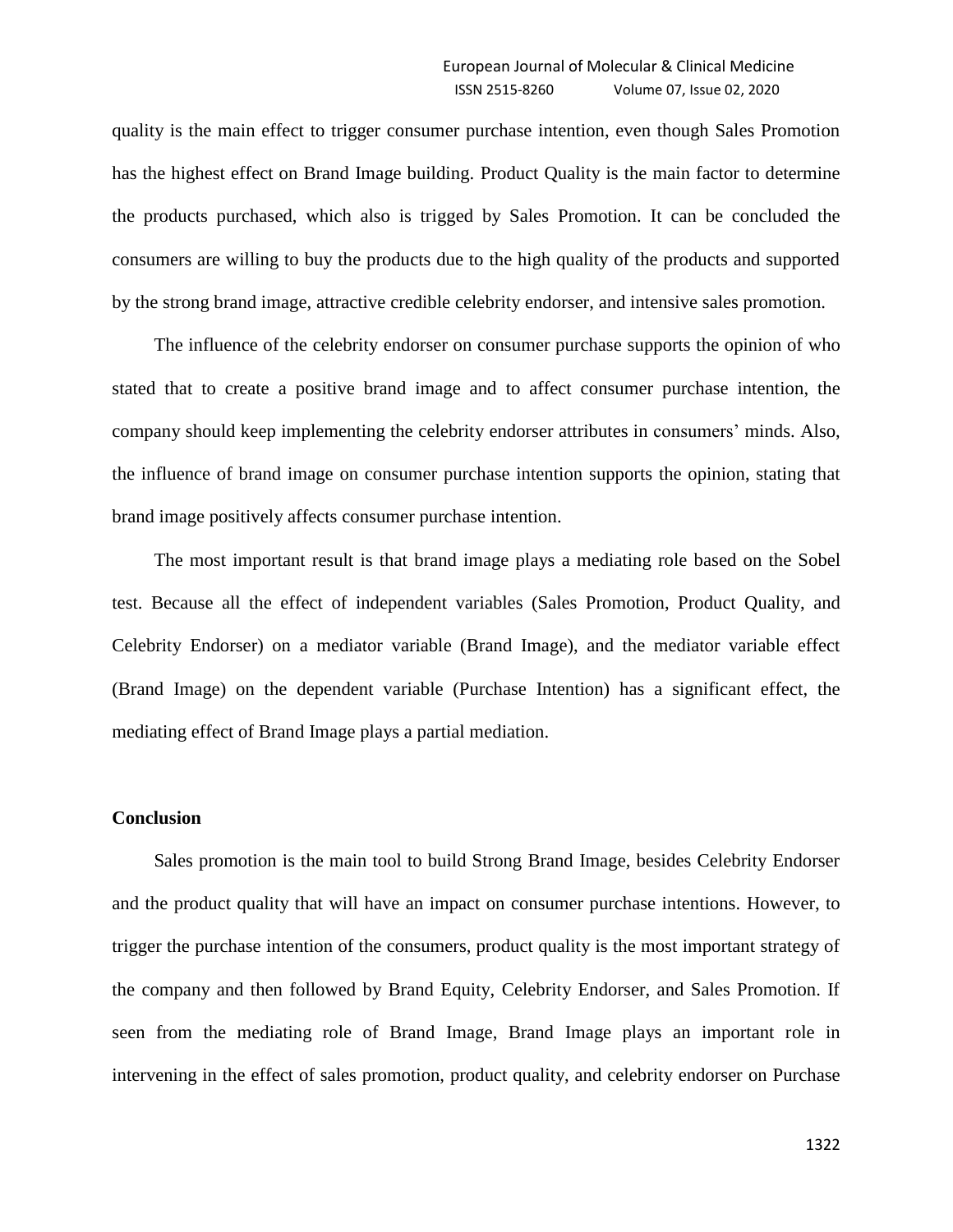Intention. This mediating role in this research is the new finding. It means that the stronger Brand Image, the higher purchase intention of the consumer will be created, due to an effective sales promotion, attractive and credible celebrity endorser, and high product quality.

The managerial implication is to increase sales promotional activities by giving the special sales discount of the prices because a special price is very influential on consumer purchase intention so that customers intent to buy the products offered and then can improve purchasing decisions. Besides, Celebrity Endorser provides detailed information and increases information about product excellent quality, and keeping in mind the consumers that the credibility of the endorser can build the customers' trust in the quality of the products that the endorser shows so that the purchase intention of the consumers will increase. The Brand Image building can be developed by always strengthening the higher-excellent quality of the products and offering the innovative product design related with developing the positioning of the product always to be the excellent leading of the skincare product in the Indonesian cosmetics industry so it can compete with the global brand of the cosmetic industry.

This study has a limitation, especially for the sampling technique used, so further future research can be expanded by extending the various types of industries, not only for manufacturing industries but also for researching in other service industries to get generalizability results.

# **Reference**

[1]. Fam, K. S., Brito, P. Q., Gadekar, M., Richard, J. E., Jargal, U., & Liu, W. (2019). Consumer attitude towards sales promotion techniques: a multi-country study. *Asia Pacific Journal of Marketing and Logistics*.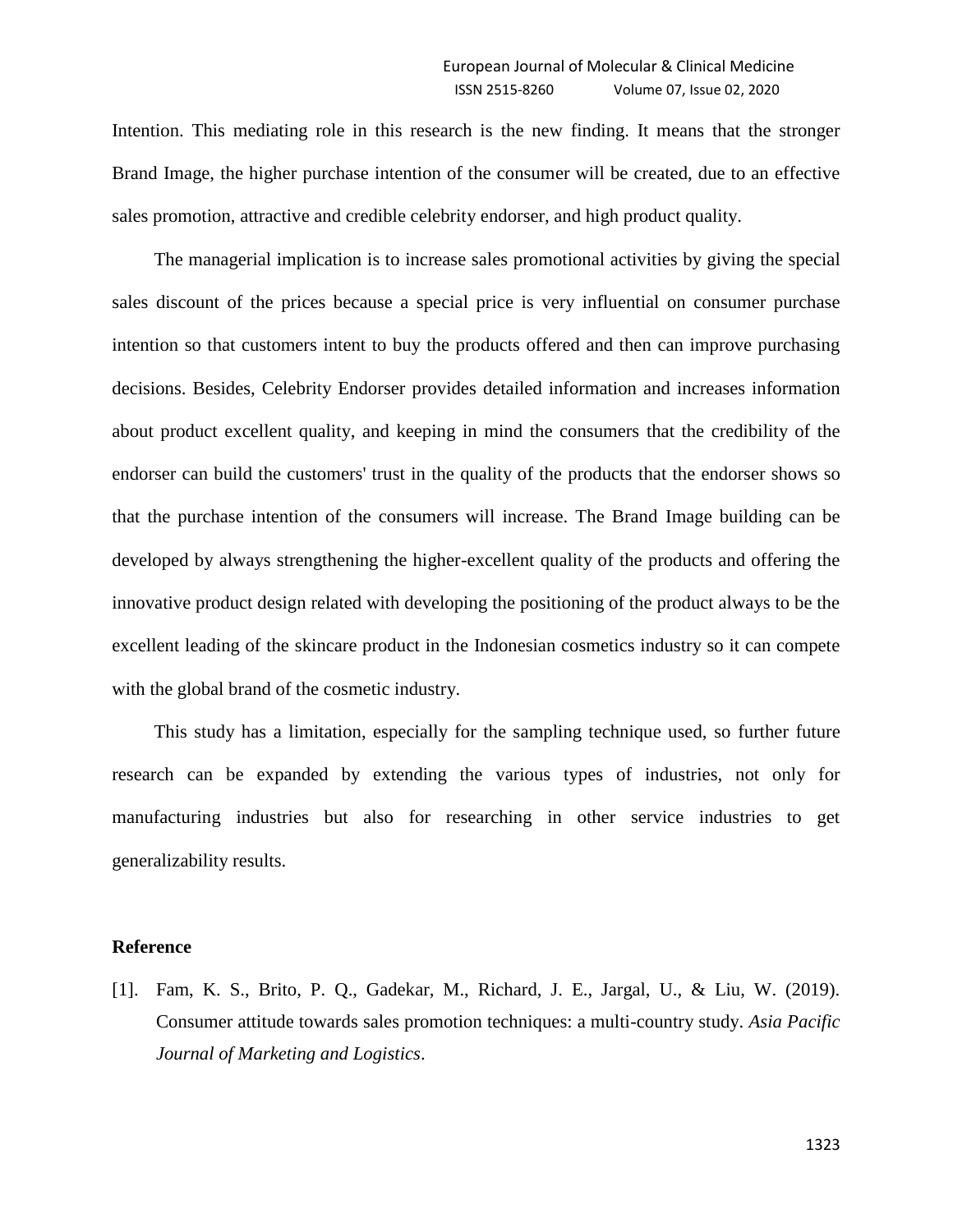- [2]. Peng, L., Zhang, W., Wang, X., & Liang, S. (2019). Moderating effects of time pressure on the relationship between perceived value and purchase intention in social E-commerce sales promotion: Considering the impact of product involvement. *Information & Management*, *56*(2), 317-328.
- [3]. Sinha, S. K., & Verma, P. (2020). Impact of sales Promotion's benefits on perceived value: Does product category moderate the results?. *Journal of Retailing and Consumer Services*, *52*, 101887.
- [4]. Hu, H., & Tadikamalla, P. R. (2019). When to launch a sales promotion for online fashion products? An empirical study. *Electronic Commerce Research*, 1-20.
- [5]. Joseph, J., Sivakumaran, B., & Mathew, S. (2020). Does Loyalty Matter? Impact of Brand Loyalty and Sales Promotion on Brand Equity. *Journal of Promotion Management*, *26*(4), 524-543.
- [6]. Batlajery, S., & Eleida Alfons, M. (2019). Analysis Of The Effect Of Public Relation And Sales Promotion On Decision Making Processes For Buying Water Refills In Merauke. *International Journal of Mechanical Engineering and Technology*, *10*(3).
- [7]. Mussol, S., Aurier, P., & de Lanauze, G. S. (2019). Developing in-store brand strategies and relational expression through sales promotions. *Journal of Retailing and Consumer Services*, *47*, 241-250.
- [8]. Maseleno, A., Huda, M., Jasmi, K. A., Basiron, B., Mustari, I., Don, A. G., & bin Ahmad, R. (2019). Hau-Kashyap approach for student's level of expertise. *Egyptian Informatics Journal*, *20*(1), 27-32.
- [9]. Farokhah, F. A., & Wardhana, A. P. S. (2019). The Discourse of Beauty Faced by Sales Promotion Girl in The Curse of Beauty Novel. *Madah: Jurnal Bahasa dan Sastra*, *10*(2), 171-188.
- [10]. LÊ ĐĂNG, L. Ă. N. G. (2019). Impacts of Advertising and Sales Promotion on Brand Equity of Soft Drinks. *Journal of Economic Development*, 131-145.
- [11]. Lee, H. S., Suh, K. S., & Kang, H. J. (2019). The effects of sales promotion and message framing on purchase intentions: Moderating effect of time pressure. *The Journal of Information Systems*, *28*(4), 251-270.